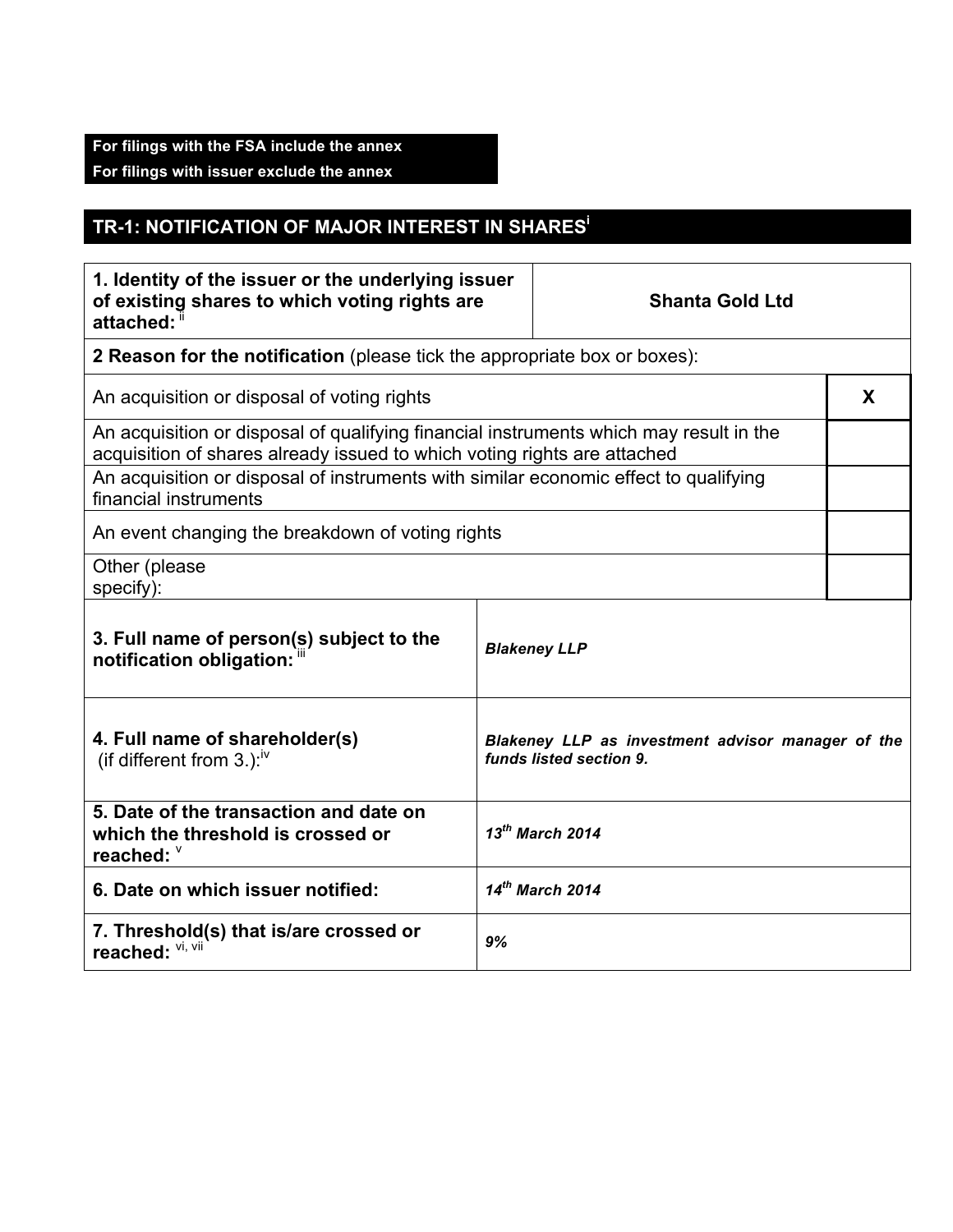| 8. Notified details:                         |                                                               |                         |                                                      |                                   |                         |                                 |          |
|----------------------------------------------|---------------------------------------------------------------|-------------------------|------------------------------------------------------|-----------------------------------|-------------------------|---------------------------------|----------|
| A: Voting rights attached to shares Vill, ix |                                                               |                         |                                                      |                                   |                         |                                 |          |
| Class/type of<br>shares                      | <b>Situation previous</b><br>to the triggering<br>transaction |                         | Resulting situation after the triggering transaction |                                   |                         |                                 |          |
| if possible using<br>the ISIN CODE           | <b>Number</b><br>οf                                           | <b>Number</b><br>οf     | <b>Number</b><br>of shares                           | <b>Number of voting</b><br>rights |                         | % of voting rights <sup>x</sup> |          |
|                                              | <b>Shares</b>                                                 | Voting<br><b>Rights</b> | <b>Direct</b>                                        | Direct <sup>xi</sup>              | Indirect <sup>xii</sup> | <b>Direct</b>                   | Indirect |
| GB00B0C6R828                                 | 43,152,888                                                    | 0                       | 40,152,888                                           | 0                                 | 40,152,888              | 0                               | 8.69%    |

| <b>B: Qualifying Financial Instruments</b>           |                                |                                           |                                                                                                           |                       |
|------------------------------------------------------|--------------------------------|-------------------------------------------|-----------------------------------------------------------------------------------------------------------|-----------------------|
| Resulting situation after the triggering transaction |                                |                                           |                                                                                                           |                       |
| <b>Type of financial</b><br>instrument               | <b>Expiration</b><br>date xiii | Exercise/<br><b>Conversion Period Xiv</b> | <b>Number of voting</b><br>rights that may be<br>acquired if the<br>instrument is<br>exercised/converted. | % of voting<br>rights |
|                                                      |                                |                                           |                                                                                                           |                       |

| XV, XVI                                              |                          |                                      |                                                | C: Financial Instruments with similar economic effect to Qualifying Financial Instruments |                               |              |
|------------------------------------------------------|--------------------------|--------------------------------------|------------------------------------------------|-------------------------------------------------------------------------------------------|-------------------------------|--------------|
| Resulting situation after the triggering transaction |                          |                                      |                                                |                                                                                           |                               |              |
| <b>Type of financial</b><br>instrument               | <b>Exercise</b><br>price | <b>Expiration</b><br>$date^{\times}$ | Exercise/<br><b>Conversion</b><br>period XVili | <b>Number of voting rights</b><br>instrument refers to                                    | % of voting rights XIX,<br>XX |              |
|                                                      |                          |                                      |                                                |                                                                                           | <b>Nominal</b>                | <b>Delta</b> |
|                                                      |                          |                                      |                                                |                                                                                           |                               |              |

| Total (A+B+C)                  |                             |
|--------------------------------|-----------------------------|
| <b>Number of voting rights</b> | Percentage of voting rights |
| 40,152,888                     | 8.69%                       |